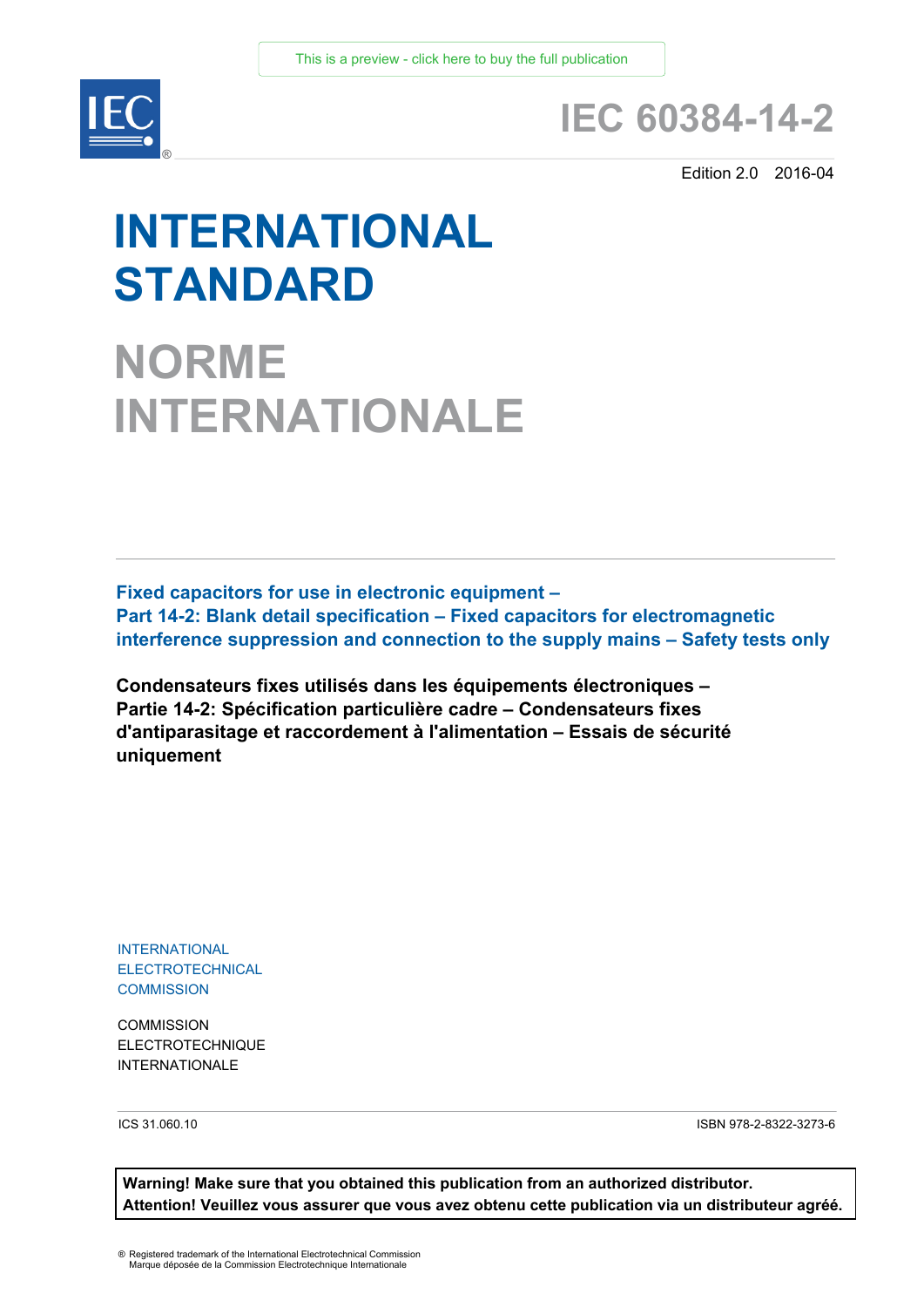$-2-$ 

IEC 60384-14-2:2016 © IEC 2016

# **CONTENTS**

| $\Omega$       |                                                                              |  |
|----------------|------------------------------------------------------------------------------|--|
| 0.1            |                                                                              |  |
| 0.2            |                                                                              |  |
| 0.3            |                                                                              |  |
| $\mathbf{1}$   |                                                                              |  |
| 1.1            |                                                                              |  |
| 1.2            |                                                                              |  |
| 1.3            |                                                                              |  |
| 1.4            |                                                                              |  |
| 1.5            |                                                                              |  |
| 1.6            |                                                                              |  |
| 1.7            |                                                                              |  |
| 1.8            | Additional or increased severities or requirements to those specified in the |  |
| $\overline{2}$ |                                                                              |  |
| 2.1            |                                                                              |  |
| 2.2            |                                                                              |  |
| 2.2.1          |                                                                              |  |
| 2.2.2          |                                                                              |  |
|                |                                                                              |  |
|                |                                                                              |  |
|                |                                                                              |  |
|                |                                                                              |  |
|                |                                                                              |  |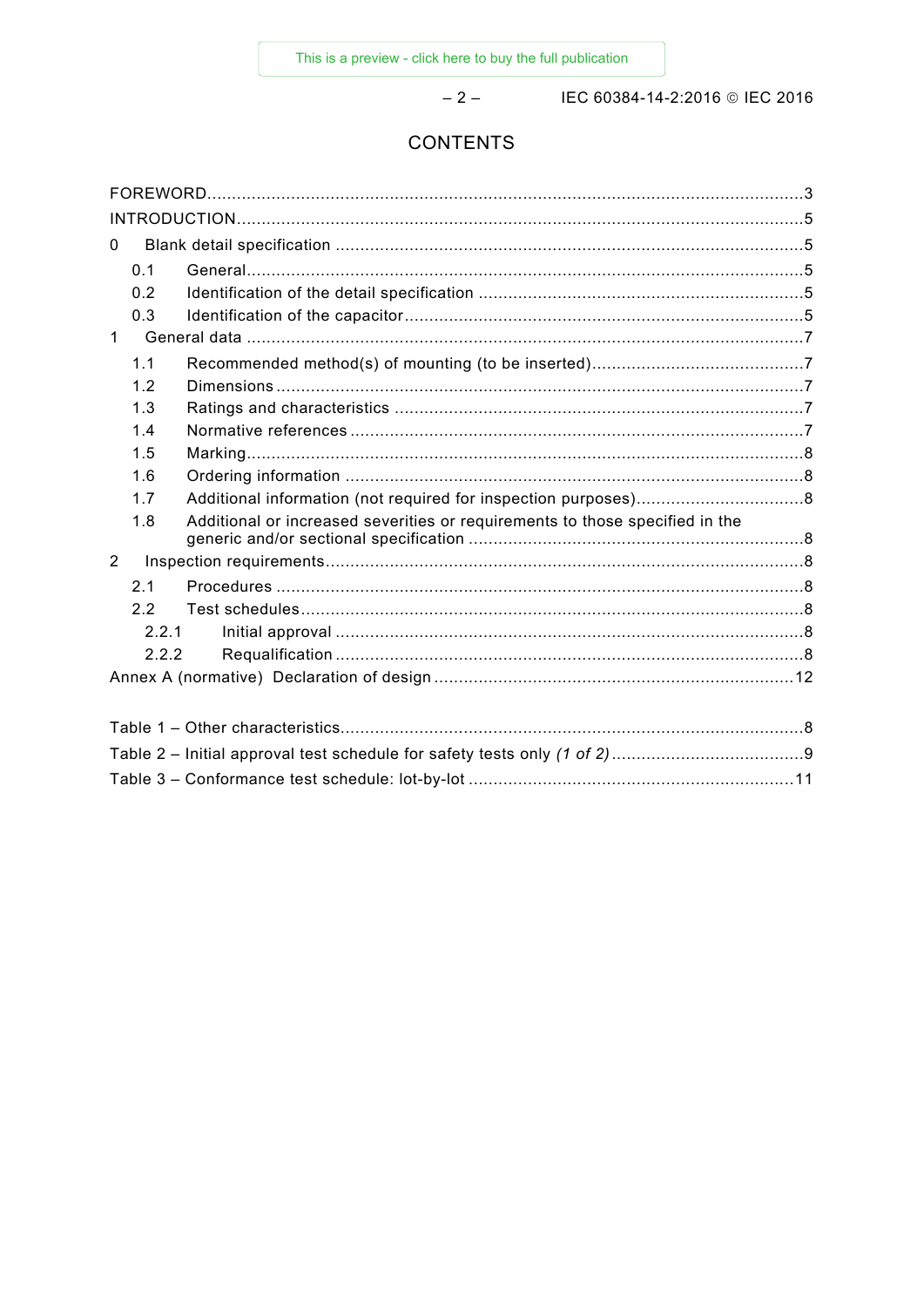IEC 60384-14-2:2016 IEC 2016 – 3 –

# INTERNATIONAL ELECTROTECHNICAL COMMISSION

\_\_\_\_\_\_\_\_\_\_\_\_

# **FIXED CAPACITORS FOR USE IN ELECTRONIC EQUIPMENT –**

# **Part 14-2: Blank detail specification – Fixed capacitors for electromagnetic interference suppression and connection to the supply mains – Safety tests only**

# FOREWORD

- <span id="page-2-0"></span>1) The International Electrotechnical Commission (IEC) is a worldwide organization for standardization comprising all national electrotechnical committees (IEC National Committees). The object of IEC is to promote international co-operation on all questions concerning standardization in the electrical and electronic fields. To this end and in addition to other activities, IEC publishes International Standards, Technical Specifications, Technical Reports, Publicly Available Specifications (PAS) and Guides (hereafter referred to as "IEC Publication(s)"). Their preparation is entrusted to technical committees; any IEC National Committee interested in the subject dealt with may participate in this preparatory work. International, governmental and nongovernmental organizations liaising with the IEC also participate in this preparation. IEC collaborates closely with the International Organization for Standardization (ISO) in accordance with conditions determined by agreement between the two organizations.
- 2) The formal decisions or agreements of IEC on technical matters express, as nearly as possible, an international consensus of opinion on the relevant subjects since each technical committee has representation from all interested IEC National Committees.
- 3) IEC Publications have the form of recommendations for international use and are accepted by IEC National Committees in that sense. While all reasonable efforts are made to ensure that the technical content of IEC Publications is accurate, IEC cannot be held responsible for the way in which they are used or for any misinterpretation by any end user.
- 4) In order to promote international uniformity, IEC National Committees undertake to apply IEC Publications transparently to the maximum extent possible in their national and regional publications. Any divergence between any IEC Publication and the corresponding national or regional publication shall be clearly indicated in the latter.
- 5) IEC itself does not provide any attestation of conformity. Independent certification bodies provide conformity assessment services and, in some areas, access to IEC marks of conformity. IEC is not responsible for any services carried out by independent certification bodies.
- 6) All users should ensure that they have the latest edition of this publication.
- 7) No liability shall attach to IEC or its directors, employees, servants or agents including individual experts and members of its technical committees and IEC National Committees for any personal injury, property damage or other damage of any nature whatsoever, whether direct or indirect, or for costs (including legal fees) and expenses arising out of the publication, use of, or reliance upon, this IEC Publication or any other IEC Publications.
- 8) Attention is drawn to the Normative references cited in this publication. Use of the referenced publications is indispensable for the correct application of this publication.
- 9) Attention is drawn to the possibility that some of the elements of this IEC Publication may be the subject of patent rights. IEC shall not be held responsible for identifying any or all such patent rights.

International Standard IEC 60384-14-2 has been prepared by IEC technical committee 40: Capacitors and resistors for electronic equipment.

This second edition cancels and replaces the first edition published in 2004 and constitutes a technical revision.

This edition includes the following significant technical changes with respect to the previous edition:

– The permitted number of non-conforming items in Table 2 is always zero following the sectional specification IEC 60384-14:2013.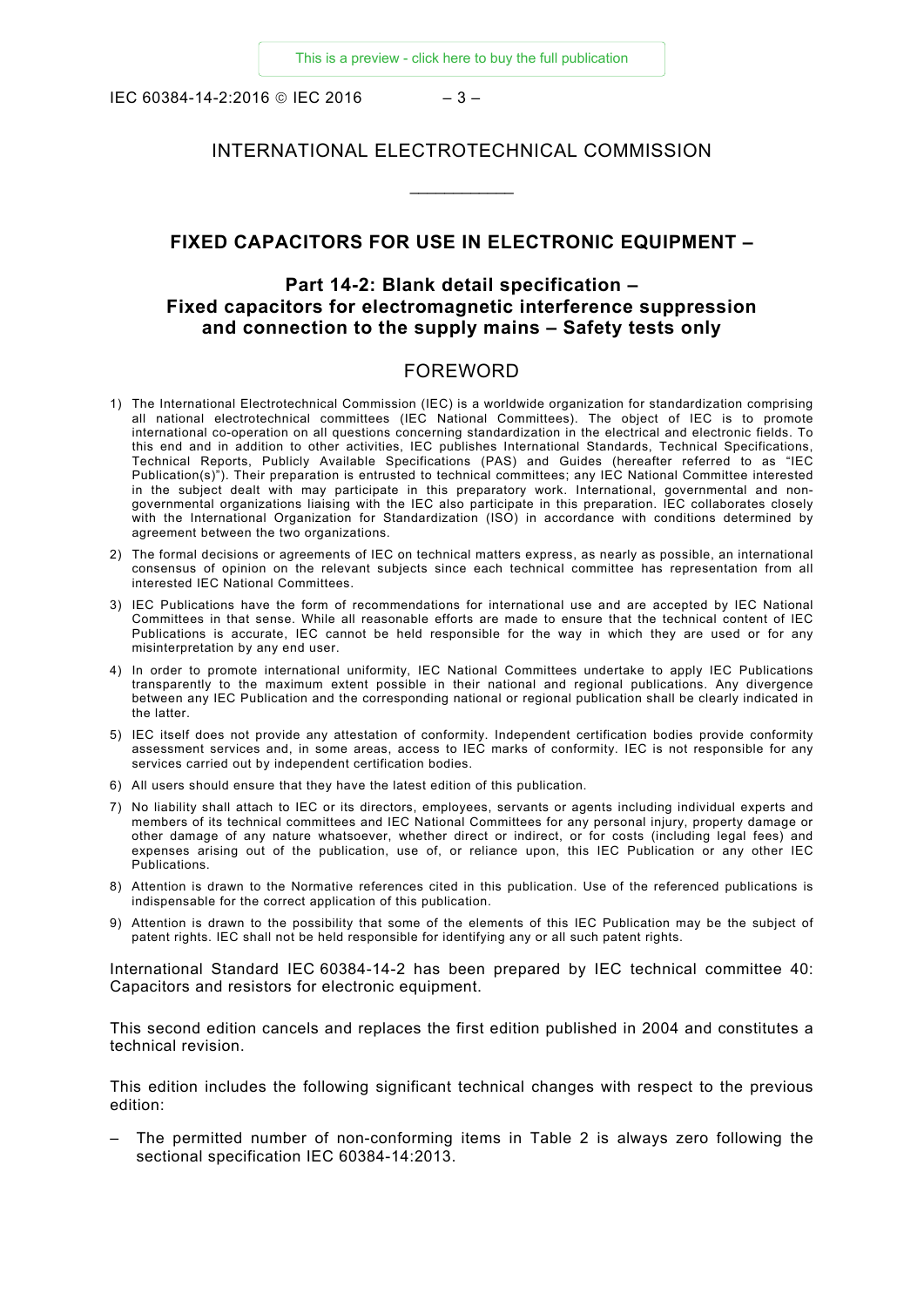– 4 – IEC 60384-14-2:2016 IEC 2016

The text of this standard is based on the following documents:

| <b>FDIS</b>  | Report on voting |
|--------------|------------------|
| 40/2446/FDIS | 40/2459/RVD      |

Full information on the voting for the approval of this standard can be found in the report on voting indicated in the above table.

A list of all parts in the IEC 60384 series, published under the general title *Fixed capacitors for use in electronic equipment*, can be found on the IEC website.

This publication has been drafted in accordance with the ISO/IEC Directives, Part 2.

This International Standard is to be used in conjunction with IEC 60384-1:2016.

The committee has decided that the contents of this publication will remain unchanged until the stability date indicated on the IEC website under "http://webstore.iec.ch" in the data related to the specific publication. At this date, the publication will be

- reconfirmed,
- withdrawn,
- replaced by a revised edition, or
- amended.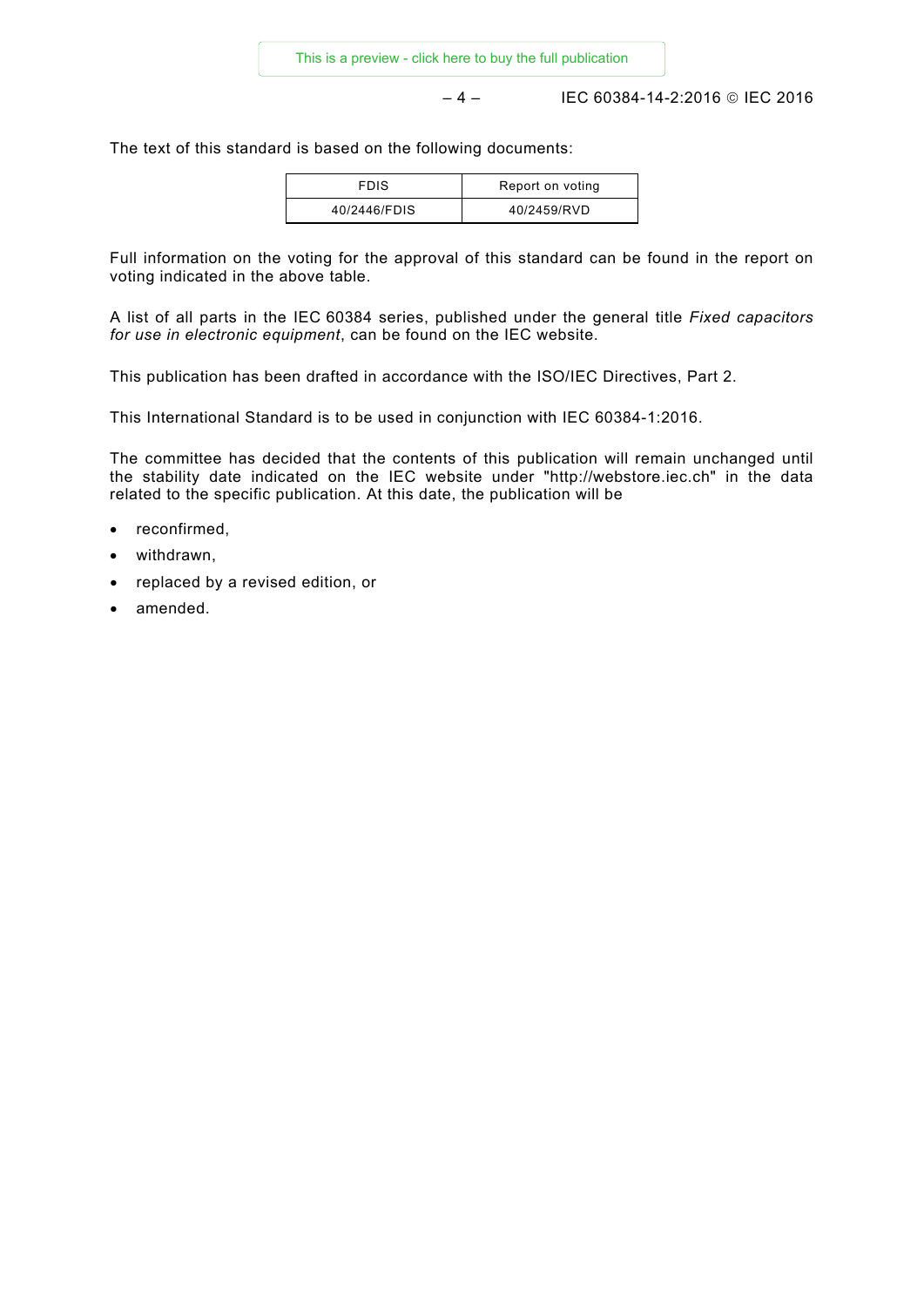<span id="page-4-0"></span>IEC 60384-14-2:2016 © IEC 2016 – 5 –

# INTRODUCTION

## <span id="page-4-1"></span>**0 Blank detail specification**

#### <span id="page-4-2"></span>**0.1 General**

This blank detail specification forms the basis for a uniform procedure for a common International Safety Mark. It implements the approval schedule for safety tests in IEC 60384-14:2013, 1.4.2, requires a declaration of design for parameters relevant to safety and indicates conformance tests to be conducted on every lot prior to its release and requalification tests depending on changes to the declared design.

In comparison with IEC 60384-14-1 which provides quality conformance and safety tests, this specification is restricted to safety tests only.

The use of IEC 60384-14-1 may be more appropriate for components manufactured in mass production, whereas the employment of this specification may be necessary in those cases where approval and requalification tests contribute considerably to the costs of the product.

A blank detail specification is a supplementary document to the sectional specification and contains requirements for style, layout and minimum content of detail specifications. Detail specifications not complying with these requirements may not be considered as being in accordance with IEC specifications, nor should they so be described.

In the preparation of detail specifications the content of 1.4 of the sectional specification should be taken into account.

#### <span id="page-4-3"></span>**0.2 Identification of the detail specification**

The first page of the detail specification should have the layout recommended on the next page of this blank detail specification. The numbers between square brackets correspond to the following information which should be inserted at the position indicated:

- [1] The "International Electrotechnical Commission" or the National Standards Organization under whose authority the detail specification is drafted.
- [2] The IEC or National Standards number of the detail specification, date of issue and any further information required by the national system.
- [3] The number and issue number of the IEC, or national, generic, or sectional specification, as relevant.
- [4] If different from the IEC number, the national number of the detail specification, date of issue and any further information required by the national system, together with any amendment numbers.

#### <span id="page-4-4"></span>**0.3 Identification of the capacitor**

- [5] A short description of the type of capacitor or range of capacitors. The text should be suitable for an entry in the IECQ Register of approvals.
- [6] Information on typical construction (when applicable). The text should be suitable for an entry in the IECQ Register of approvals.
- [7] Outline drawing with main dimensions which are of importance for interchangeability and/or reference to the appropriate national or international documents for outlines. Alternatively, the drawing may be given in an annex to the detail specification, but [7] should always contain an illustration of the general outer appearance of the component.
- [8] The level(s) of quality assessment covered by the detail specification, as appropriate.
- [9] Reference data giving information on the most important properties of the component which allow comparison between the various component types intended for the same or similar applications.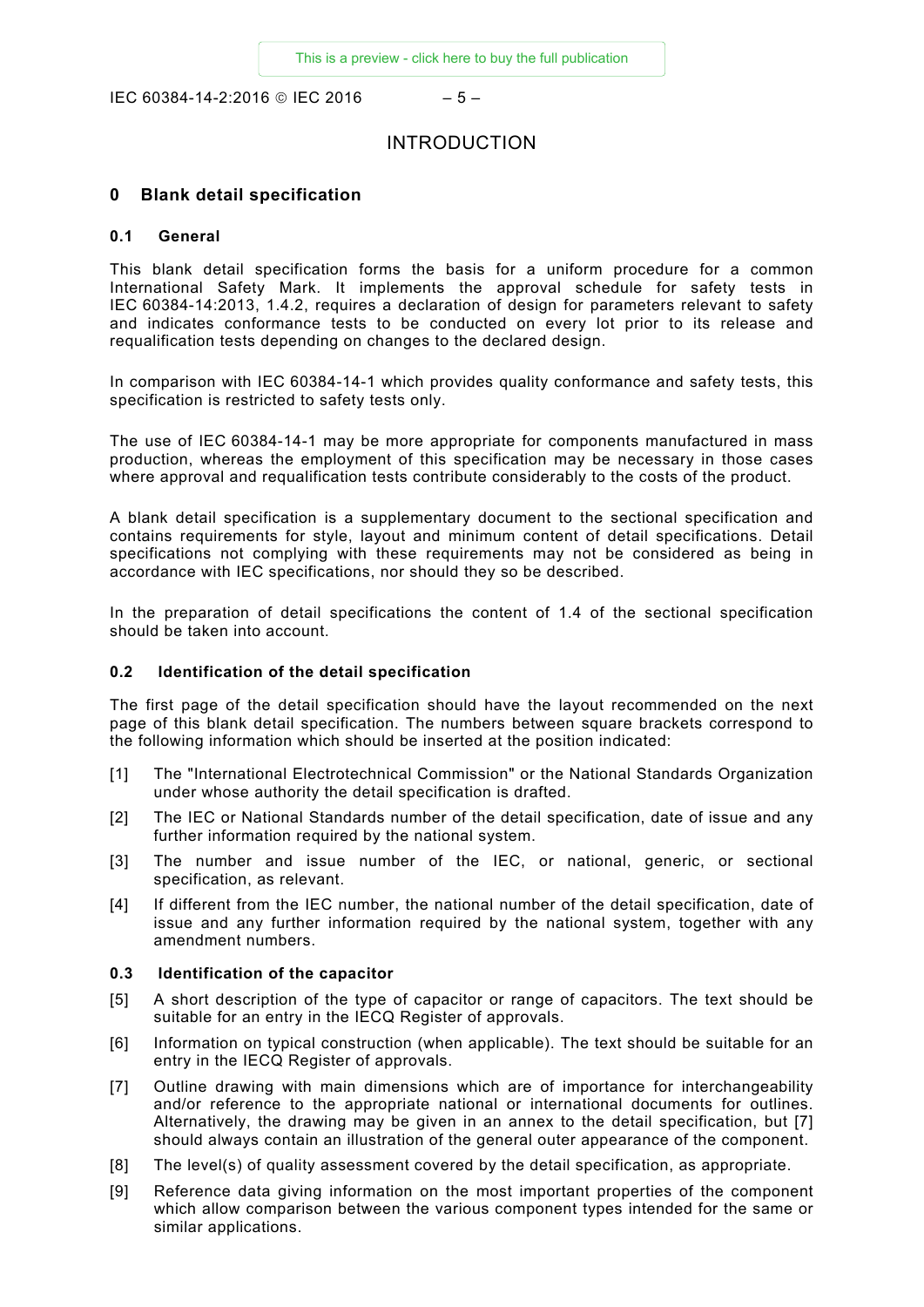– 6 – IEC 60384-14-2:2016 IEC 2016

|                                                              | [1]      | IEC 60384-14-2-XXX                                                                                    | $[2]$    |
|--------------------------------------------------------------|----------|-------------------------------------------------------------------------------------------------------|----------|
| IELECTRONIC COMPONENTS OF ASSESSED                           | [3]      | IEC 60384-14-2                                                                                        | [4]      |
| QUALITY IN ACCORDANCE WITH:                                  |          | <b>FIXED CAPACITORS FOR</b>                                                                           | [5]      |
| IEC 60384-1                                                  |          | ELECTROMAGNETIC INTERFERENCE<br>SUPPRESSION AND CONNECTION TO THE<br>SUPPLY MAINS (SAFETY TESTS ONLY) |          |
| IEC 60384-14                                                 |          |                                                                                                       |          |
| Outline drawing: [see Table 1]                               | $^{[7]}$ |                                                                                                       |          |
| [first angle projection]                                     |          | <b>TYPICAL CONSTRUCTION (examples)</b>                                                                | [6]      |
|                                                              |          | Class/subclass                                                                                        | $^{[8]}$ |
|                                                              |          | Safety tests only                                                                                     |          |
| [Other shapes are permitted within the dimensions]<br>qiven] |          |                                                                                                       |          |
| NOTE For [1] to [9], see 0.2 and 0.3.                        |          |                                                                                                       |          |

Information on the availability of components qualified to this detail specification is given in the Qualified products list [9]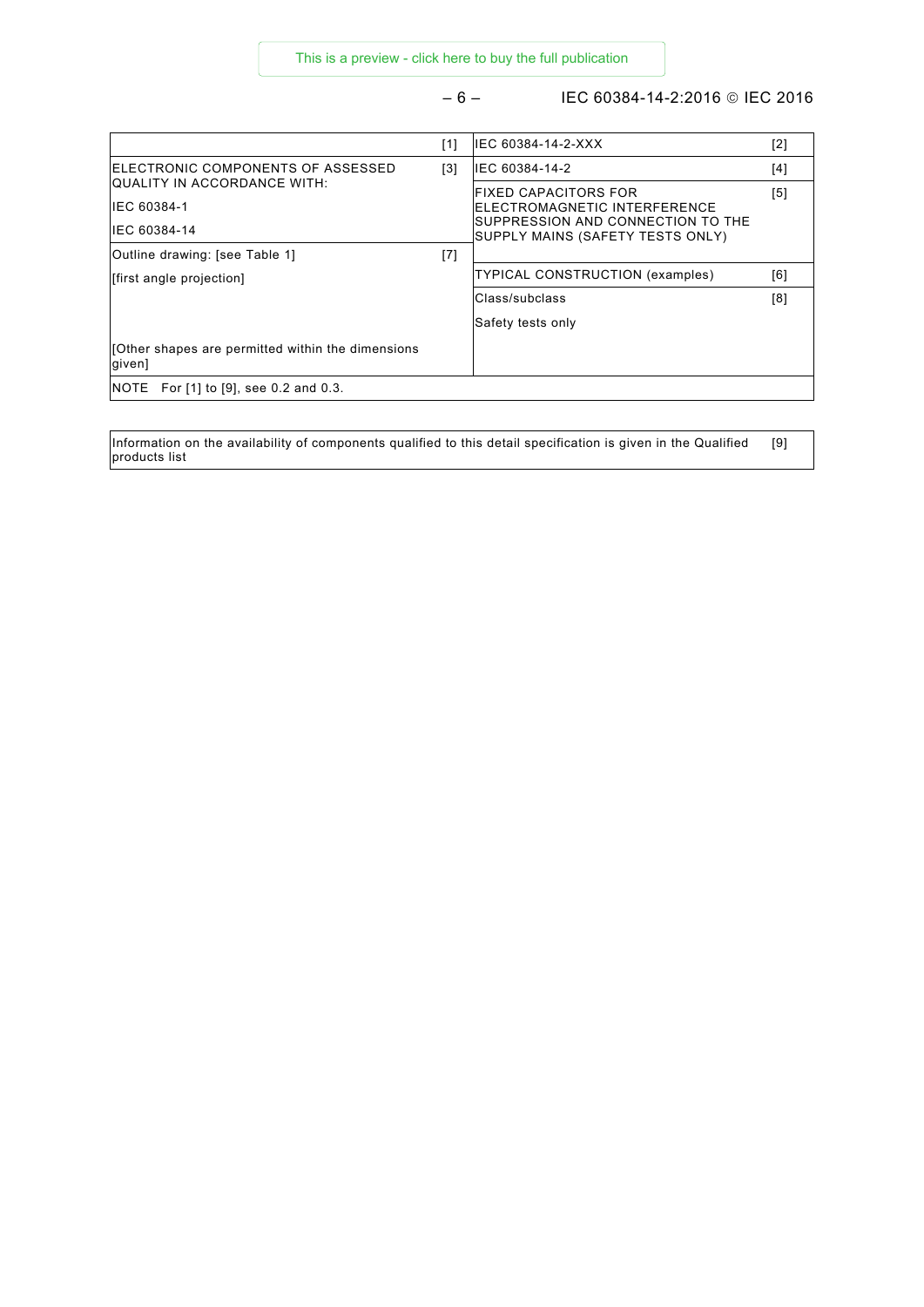IFC 60384-14-2:2016 © IFC 2016  $-7-$ 

# **FIXED CAPACITORS FOR USE IN ELECTRONIC EQUIPMENT –**

# **Part 14-2: Blank detail specification – Fixed capacitors for electromagnetic interference suppression and connection to the supply mains – Safety tests only**

## <span id="page-6-0"></span>**1 General data**

## <span id="page-6-1"></span>**1.1 Recommended method(s) of mounting (to be inserted)**

See IEC 60384-14:2013, 1.4.2.

#### <span id="page-6-2"></span>**1.2 Dimensions**

The dimensions expressed as maximum dimensions or as nominal dimensions with a tolerance shall be given in the manufacturer's specification.

#### <span id="page-6-3"></span>**1.3 Ratings and characteristics**

Ratings and characteristics are as listed below:

- a) Capacitance range
- b) Tolerance on nominal capacitance
- c) Rated voltage
- d) Rated current (if applicable)
- e) Climatic category
- f) Rated temperature
- g) Tangent of loss angle
- h) Insulation resistance
- i) Category of passive flammability

Values of capacitance related to the rated voltage, dimensions and ordering code/type designation shall be given in the manufacturer's specification.

#### <span id="page-6-4"></span>**1.4 Normative references**

The following documents, in whole or in part, are normatively referenced in this document and are indispensable for its application. For dated references, only the edition cited applies. For undated references, the latest edition of the referenced document (including any amendments) applies.

IEC 60384-1:2016, *Fixed capacitors for use in electronic equipment – Part 1: Generic specification*

IEC 60384-14:2013, *Fixed capacitors for use in electronic equipment – Part 14: Sectional specification – Fixed capacitors for electromagnetic interference suppression and connection to the supply mains*

IEC 60384-14-1, *Fixed capacitors for use in electronic equipment – Part 14-1: Blank detail specification – Fixed capacitors for electromagnetic interference suppression and connection to the supply mains – Assessment level D*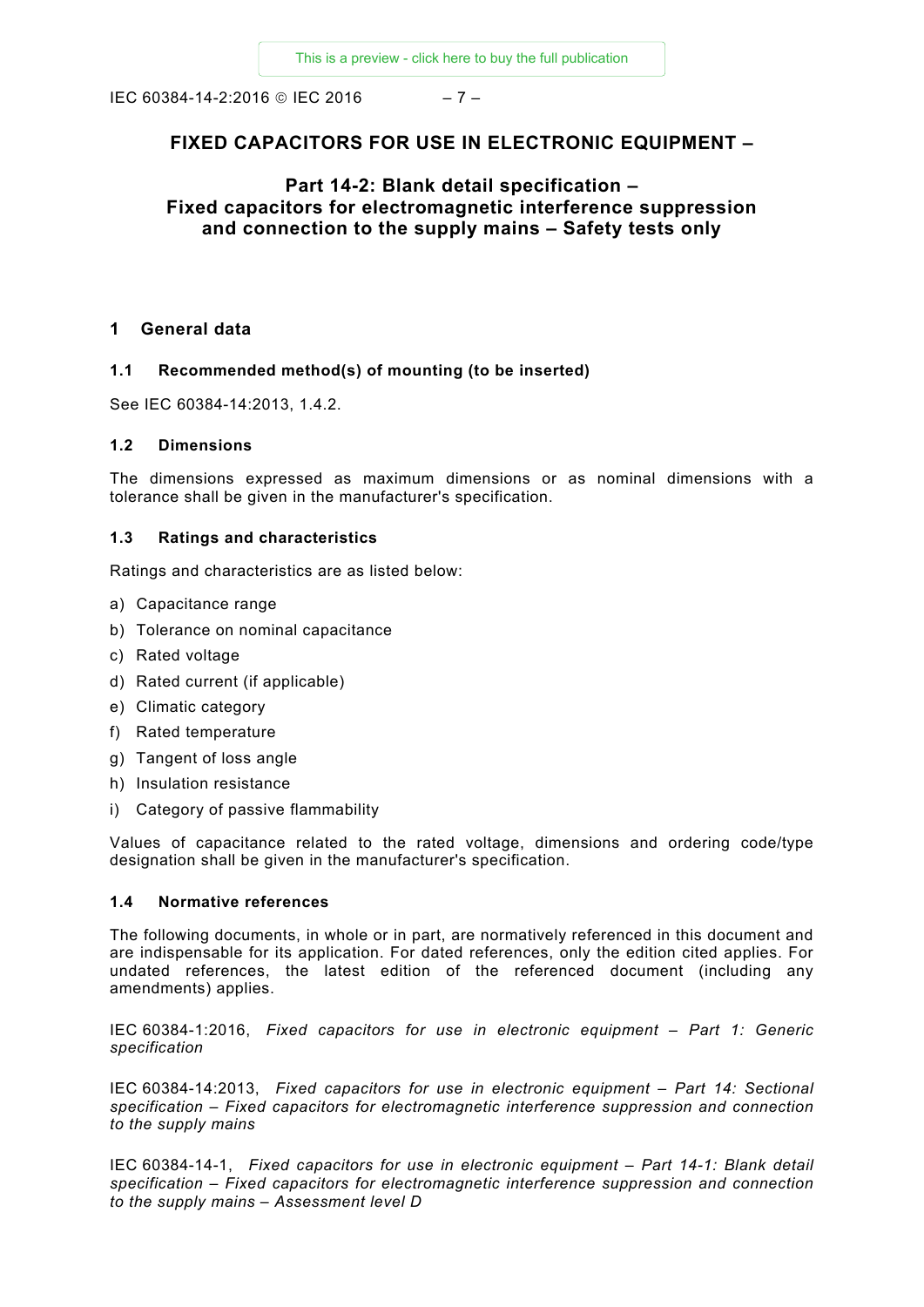– 8 – IEC 60384-14-2:2016 IEC 2016

<span id="page-7-9"></span><span id="page-7-8"></span><span id="page-7-7"></span><span id="page-7-6"></span><span id="page-7-5"></span><span id="page-7-4"></span><span id="page-7-3"></span><span id="page-7-2"></span><span id="page-7-1"></span><span id="page-7-0"></span>IEC 61193-2:2007, *Quality assessment systems – Part 2: Selection and use of sampling plans for inspection of electronic components and packages*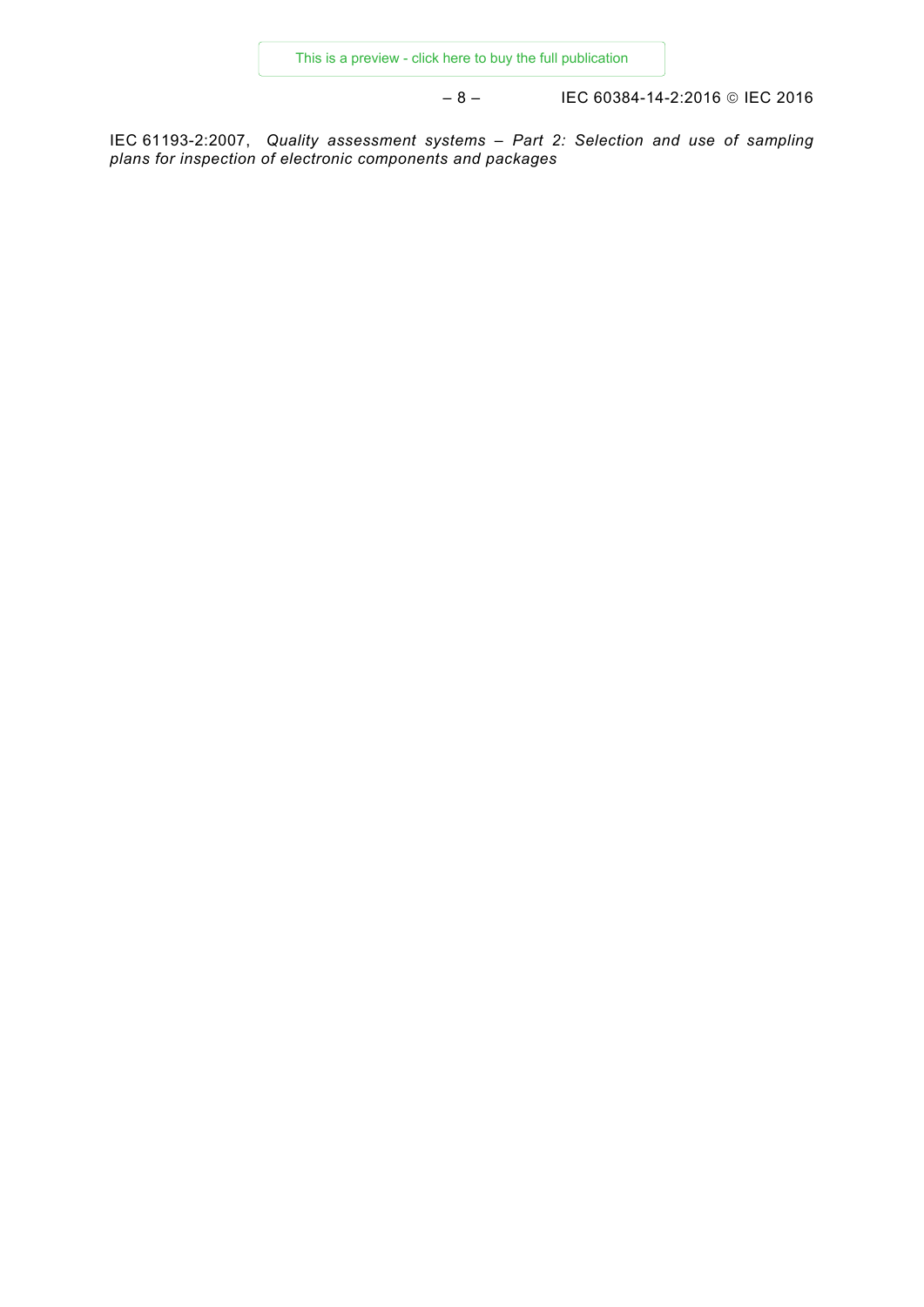– 14 – IEC 60384-14-2:2016 IEC 2016

# SOMMAIRE

| $\mathbf{0}$                                                                     |       |                                                                                                                                      |  |
|----------------------------------------------------------------------------------|-------|--------------------------------------------------------------------------------------------------------------------------------------|--|
|                                                                                  | 0.1   |                                                                                                                                      |  |
|                                                                                  | 0.2   |                                                                                                                                      |  |
|                                                                                  | 0.3   |                                                                                                                                      |  |
| $\mathbf 1$                                                                      |       |                                                                                                                                      |  |
|                                                                                  | 1.1   |                                                                                                                                      |  |
|                                                                                  | 1.2   |                                                                                                                                      |  |
|                                                                                  | 1.3   |                                                                                                                                      |  |
|                                                                                  | 1.4   |                                                                                                                                      |  |
|                                                                                  | 1.5   |                                                                                                                                      |  |
|                                                                                  | 1.6   |                                                                                                                                      |  |
|                                                                                  | 1.7   | Informations supplémentaires (non exigées pour le contrôle) 20                                                                       |  |
|                                                                                  | 1.8   | Sévérités ou exigences supplémentaires ou plus élevées que celles<br>indiquées dans la spécification générique et/ou intermédiaire20 |  |
| $\overline{2}$                                                                   |       |                                                                                                                                      |  |
|                                                                                  | 2.1   |                                                                                                                                      |  |
|                                                                                  | 2.2   |                                                                                                                                      |  |
|                                                                                  | 2.2.1 |                                                                                                                                      |  |
|                                                                                  | 2.2.2 |                                                                                                                                      |  |
|                                                                                  |       |                                                                                                                                      |  |
|                                                                                  |       |                                                                                                                                      |  |
|                                                                                  |       |                                                                                                                                      |  |
| Tableau 2 – Programme d'essais d'approbation initial pour les essais de sécurité |       |                                                                                                                                      |  |
|                                                                                  |       |                                                                                                                                      |  |
|                                                                                  |       |                                                                                                                                      |  |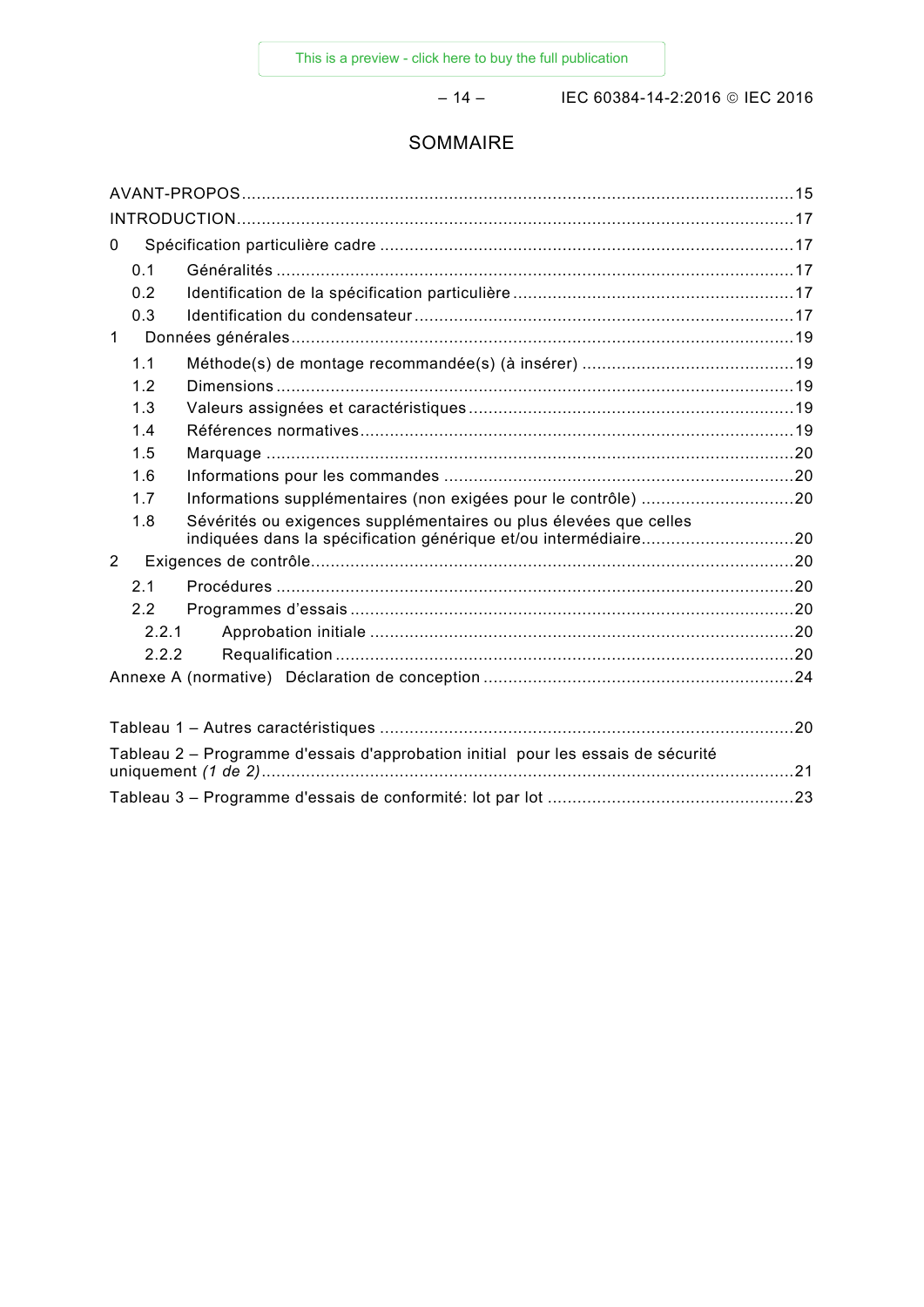IEC 60384-14-2:2016 © IEC 2016 – 15 –

# COMMISSION ÉLECTROTECHNIQUE INTERNATIONALE

\_\_\_\_\_\_\_\_\_\_\_\_

# **CONDENSATEURS FIXES UTILISÉS DANS LES ÉQUIPEMENTS ÉLECTRONIQUES –**

# **Partie 14-2: Spécification particulière cadre – Condensateurs fixes d'antiparasitage et raccordement à l'alimentation – Essais de sécurité uniquement**

# AVANT-PROPOS

- <span id="page-9-0"></span>1) La Commission Electrotechnique Internationale (IEC) est une organisation mondiale de normalisation composée de l'ensemble des comités électrotechniques nationaux (Comités nationaux de l'IEC). L'IEC a pour objet de favoriser la coopération internationale pour toutes les questions de normalisation dans les domaines de l'électricité et de l'électronique. A cet effet, l'IEC – entre autres activités – publie des Normes internationales, des Spécifications techniques, des Rapports techniques, des Spécifications accessibles au public (PAS) et des Guides (ci-après dénommés "Publication(s) de l'IEC"). Leur élaboration est confiée à des comités d'études, aux travaux desquels tout Comité national intéressé par le sujet traité peut participer. Les organisations internationales, gouvernementales et non gouvernementales, en liaison avec l'IEC, participent également aux travaux. L'IEC collabore étroitement avec l'Organisation Internationale de Normalisation (ISO), selon des conditions fixées par accord entre les deux organisations.
- 2) Les décisions ou accords officiels de l'IEC concernant les questions techniques représentent, dans la mesure du possible, un accord international sur les sujets étudiés, étant donné que les Comités nationaux de l'IEC intéressés sont représentés dans chaque comité d'études.
- 3) Les Publications de l'IEC se présentent sous la forme de recommandations internationales et sont agréées comme telles par les Comités nationaux de l'IEC. Tous les efforts raisonnables sont entrepris afin que l'IEC s'assure de l'exactitude du contenu technique de ses publications; l'IEC ne peut pas être tenue responsable de l'éventuelle mauvaise utilisation ou interprétation qui en est faite par un quelconque utilisateur final.
- 4) Dans le but d'encourager l'uniformité internationale, les Comités nationaux de l'IEC s'engagent, dans toute la mesure possible, à appliquer de façon transparente les Publications de l'IEC dans leurs publications nationales et régionales. Toutes divergences entre toutes Publications de l'IEC et toutes publications nationales ou régionales correspondantes doivent être indiquées en termes clairs dans ces dernières.
- 5) L'IEC elle-même ne fournit aucune attestation de conformité. Des organismes de certification indépendants fournissent des services d'évaluation de conformité et, dans certains secteurs, accèdent aux marques de conformité de l'IEC. L'IEC n'est responsable d'aucun des services effectués par les organismes de certification indépendants.
- 6) Tous les utilisateurs doivent s'assurer qu'ils sont en possession de la dernière édition de cette publication.
- 7) Aucune responsabilité ne doit être imputée à l'IEC, à ses administrateurs, employés, auxiliaires ou mandataires, y compris ses experts particuliers et les membres de ses comités d'études et des Comités nationaux de l'IEC, pour tout préjudice causé en cas de dommages corporels et matériels, ou de tout autre dommage de quelque nature que ce soit, directe ou indirecte, ou pour supporter les coûts (y compris les frais de justice) et les dépenses découlant de la publication ou de l'utilisation de cette Publication de l'IEC ou de toute autre Publication de l'IEC, ou au crédit qui lui est accordé.
- 8) L'attention est attirée sur les références normatives citées dans cette publication. L'utilisation de publications référencées est obligatoire pour une application correcte de la présente publication.
- 9) L'attention est attirée sur le fait que certains des éléments de la présente Publication de l'IEC peuvent faire l'objet de droits de brevet. L'IEC ne saurait être tenue pour responsable de ne pas avoir identifié de tels droits de brevets et de ne pas avoir signalé leur existence.

La Norme internationale IEC 60384-14-2 a été établie par le comité d'études 40 de l'IEC: Condensateurs et résistances pour équipements électroniques.

Cette deuxième édition annule et remplace la première édition parue en 2004 et constitue une révision technique.

Cette édition inclut les modifications techniques majeures suivantes par rapport à l'édition précédente:

– Le nombre permis d'éléments non conformes dans le Tableau 2 est toujours zéro, conformément à la spécification intermédiaire IEC 60384-14:2013.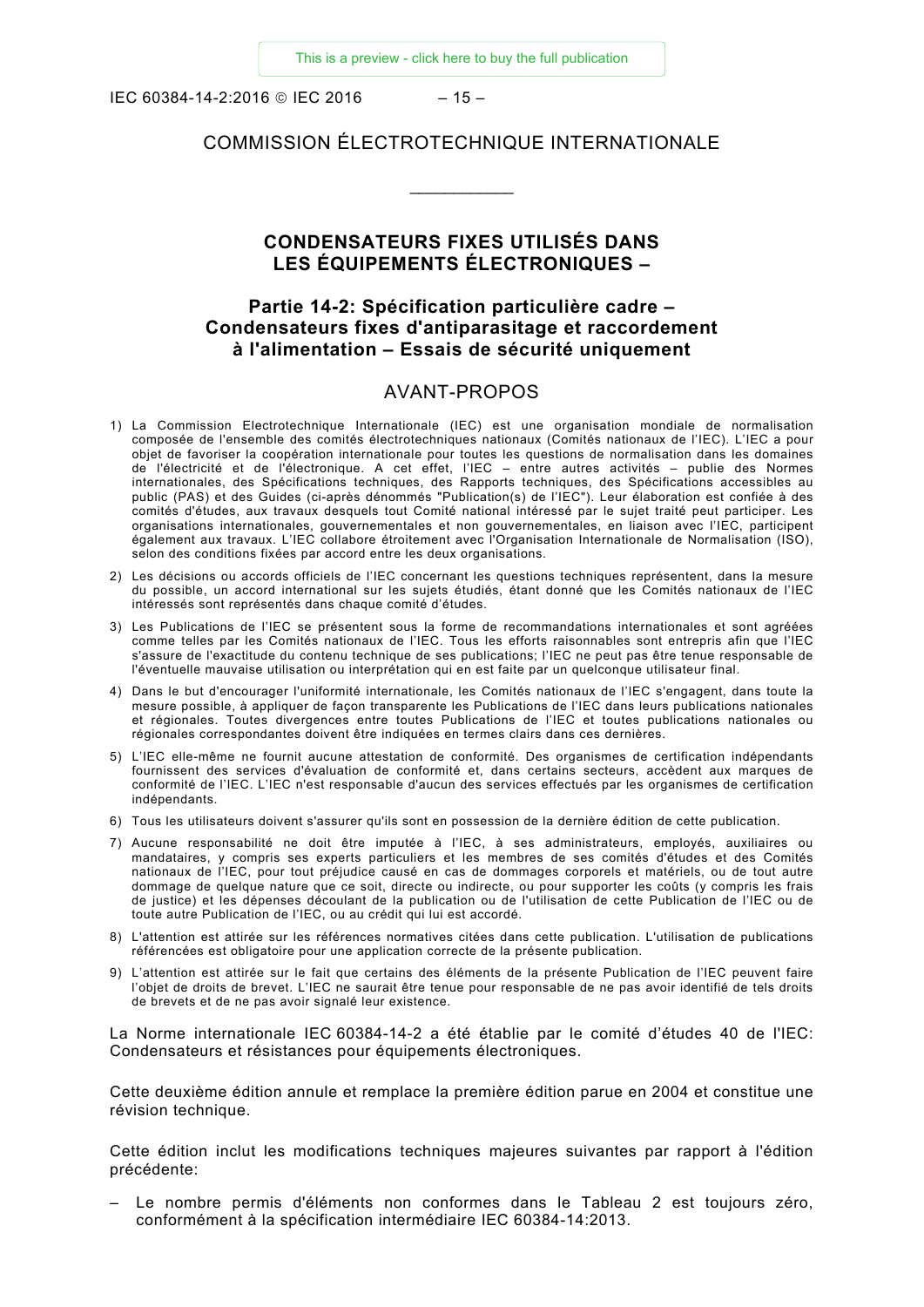$-16 - 16$  IEC 60384-14-2:2016 © IEC 2016

Le texte de cette norme est issu des documents suivants:

| <b>FDIS</b>  | Rapport de vote |
|--------------|-----------------|
| 40/2446/FDIS | 40/2459/RVD     |

Le rapport de vote indiqué dans le tableau ci-dessus donne toute information sur le vote ayant abouti à l'approbation de cette norme.

Une liste de toutes les parties de la série IEC 60384, publiées sous le titre général *Condensateurs fixes utilisés dans les équipements électroniques*, peut être consultée sur le site web de l'IEC.

Cette publication a été rédigée selon les Directives ISO/IEC, Partie 2.

Cette Norme internationale doit être utilisée conjointement avec l'IEC 60384-1:2016.

Le comité a décidé que le contenu de cette publication ne sera pas modifié avant la date de stabilité indiquée sur le site web de l'IEC sous "http://webstore.iec.ch" dans les données relatives à la publication recherchée. A cette date, la publication sera

- reconduite,
- supprimée,
- remplacée par une édition révisée, ou
- amendée.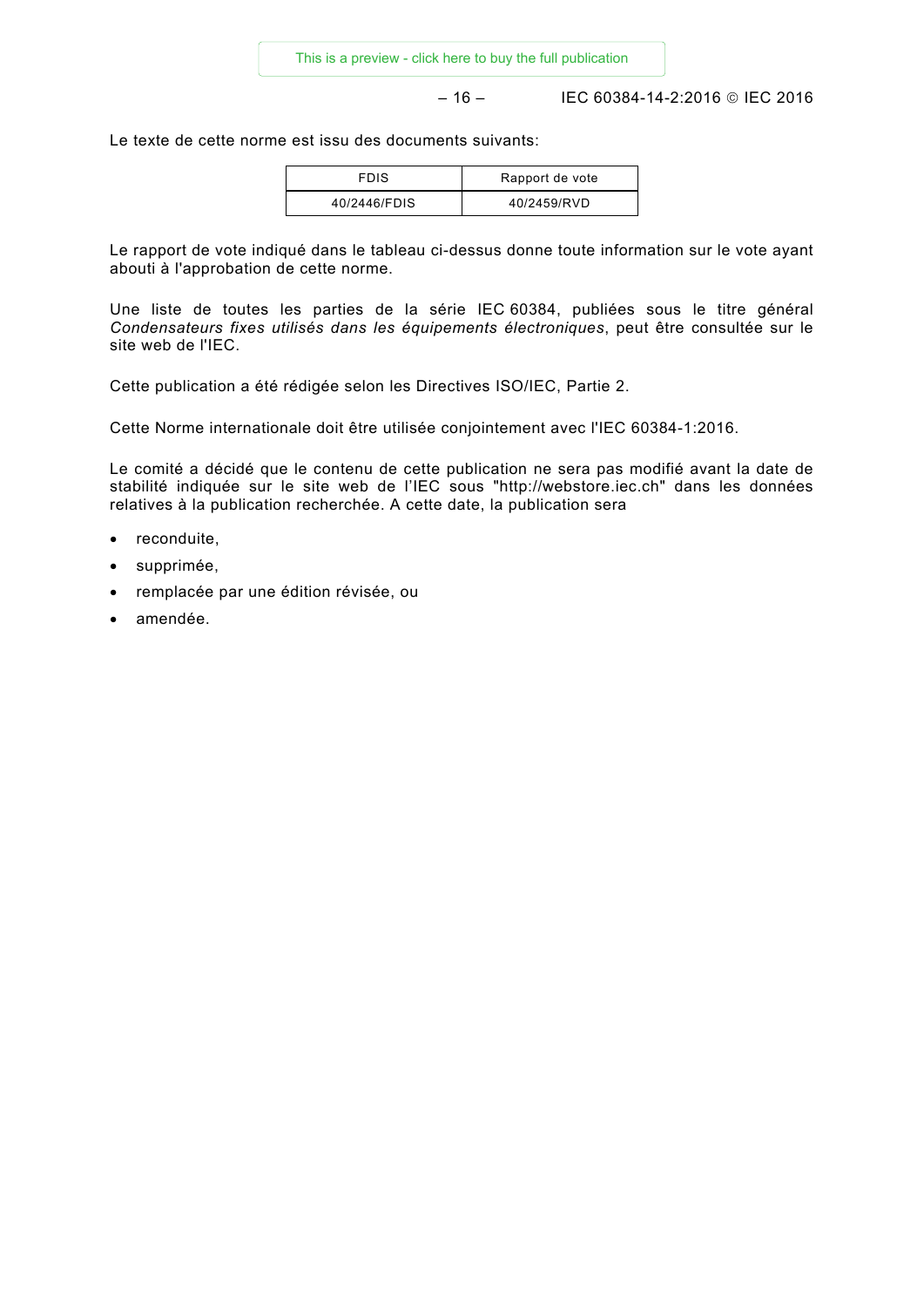<span id="page-11-0"></span>IEC 60384-14-2:2016 © IEC 2016 – 17 –

# INTRODUCTION

## <span id="page-11-1"></span>**0 Spécification particulière cadre**

#### <span id="page-11-2"></span>**0.1 Généralités**

La présente spécification particulière cadre constitue la base d'une procédure uniforme de marquage de sécurité international commun. Elle met en œuvre le programme d'approbation pour les essais de sécurité de l'IEC 60384-14:2013, 1.4.2, nécessite une déclaration de conception pour les paramètres relatifs à la sécurité et indique les essais de conformité à réaliser sur tous les lots avant leur livraison et les essais de requalification en fonction des modifications apportées à la conception déclarée.

Par rapport à l'IEC 60384-14-1, qui présente des essais de conformité de la qualité et de sécurité, cette spécification est limitée aux essais de sécurité uniquement.

L'IEC 60384-14-1 peut être plus appropriée pour des composants fabriqués en série, alors que cette spécification peut être nécessaire dans les cas où les essais d'homologation et de requalification représentent une part importante du coût du produit.

Une spécification particulière cadre est un document annexe à la spécification intermédiaire, qui contient des exigences pour le modèle, la disposition et le contenu minimal des spécifications particulières. Les spécifications particulières qui ne satisfont pas à ces exigences peuvent ne pas être considérées comme conformes aux spécifications de l'IEC, et il convient de ne pas les décrire comme telles.

Il convient de tenir compte du contenu de 1.4 de la spécification intermédiaire pour préparer des spécifications particulières.

#### <span id="page-11-3"></span>**0.2 Identification de la spécification particulière**

Il convient que la première page de la spécification particulière ait la disposition recommandée à la page suivante de cette spécification particulière cadre. Les numéros entre crochets correspondent aux informations suivantes qu'il convient d'insérer à l'emplacement indiqué:

- [1] La Commission Électrotechnique Internationale ou l'organisation nationale de normalisation sous l'autorité de laquelle la spécification particulière est rédigée.
- [2] Le numéro de la spécification particulière, des normes nationales ou des normes IEC, la date d'édition et toute information exigée par le système national.
- [3] La référence et le numéro d'édition de la norme IEC, de la spécification nationale, générique ou intermédiaire, selon le cas.
- [4] S'il sont différents du numéro IEC, le numéro national de la spécification particulière, la date d'édition et toute autre information exigée par le système national, ainsi que tous les numéros d'amendement.

#### <span id="page-11-4"></span>**0.3 Identification du condensateur**

- [5] Une courte description du type de condensateur ou de la gamme de condensateurs. Il convient que le texte soit adapté pour être inséré dans le registre des agréments IECQ.
- [6] Des informations sur une construction typique (le cas échéant). Il convient que le texte soit adapté pour être inséré dans le registre des agréments IECQ.
- [7] Un dessin d'encombrement avec les principales dimensions, importantes pour l'interchangeabilité et/ou une référence correspondant aux documents nationaux ou internationaux appropriés relatifs à l'encombrement. En variante, le schéma peut faire partie d'une annexe à la spécification particulière, mais il convient que l'indication [7] contienne toujours une illustration de l'aspect général extérieur du composant.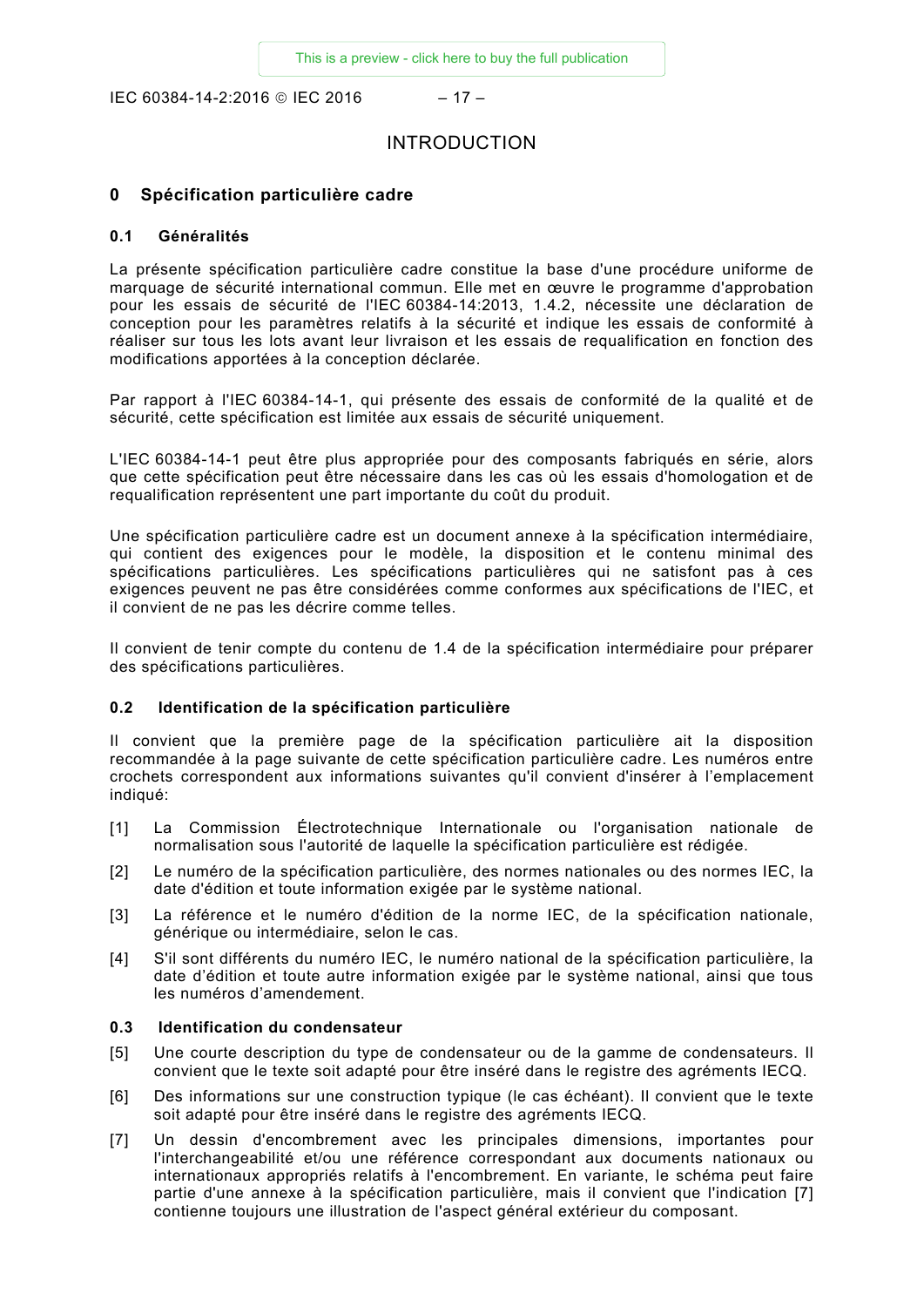– 18 – IEC 60384-14-2:2016 IEC 2016

- [8] Les niveaux d'assurance de la qualité couverts par la spécification particulière, selon le cas.
- [9] Des données de référence donnant des informations sur les propriétés les plus importantes du composant, afin de pouvoir comparer les différents types de composants destinés à des applications identiques ou similaires.

|                                                                | [1]               | IEC 60384-14-2-XXX                                                                                              | $[2]$ |
|----------------------------------------------------------------|-------------------|-----------------------------------------------------------------------------------------------------------------|-------|
| COMPOSANTS ÉLECTRONIQUES SOUS                                  | $\lceil 3 \rceil$ | IEC 60384-14-2                                                                                                  | [4]   |
| ASSURANCE DE LA QUALITÉ SELON:                                 |                   | ICONDENSATEURS FIXES<br>D'ANTIPARASITAGE ET RACCORDEMENT À<br>L'ALIMENTATION (ESSAIS DE SÉCURITÉ<br>UNIQUEMENT) | [5]   |
| IEC 60384-1<br>IIEC 60384-14                                   |                   |                                                                                                                 |       |
|                                                                |                   |                                                                                                                 |       |
| Dessin d'encombrement: [voir Tableau 1]                        | $[7]$             |                                                                                                                 |       |
| [Projection de premier dièdre]                                 |                   | ICONSTRUCTION TYPIQUE<br>(Exemples)                                                                             | [6]   |
|                                                                |                   | Classe/sous-classe                                                                                              | [8]   |
| [D'autres formes sont permises dans les dimensions<br>données] |                   | Essais de sécurité uniquement                                                                                   |       |
| NOTE Pour les références [1] à [9], voir 0.2 et 0.3.           |                   |                                                                                                                 |       |

Les informations sur la disponibilité des composants homologués selon la présente spécification particulière sont présentées dans la liste des produits homologués. [9]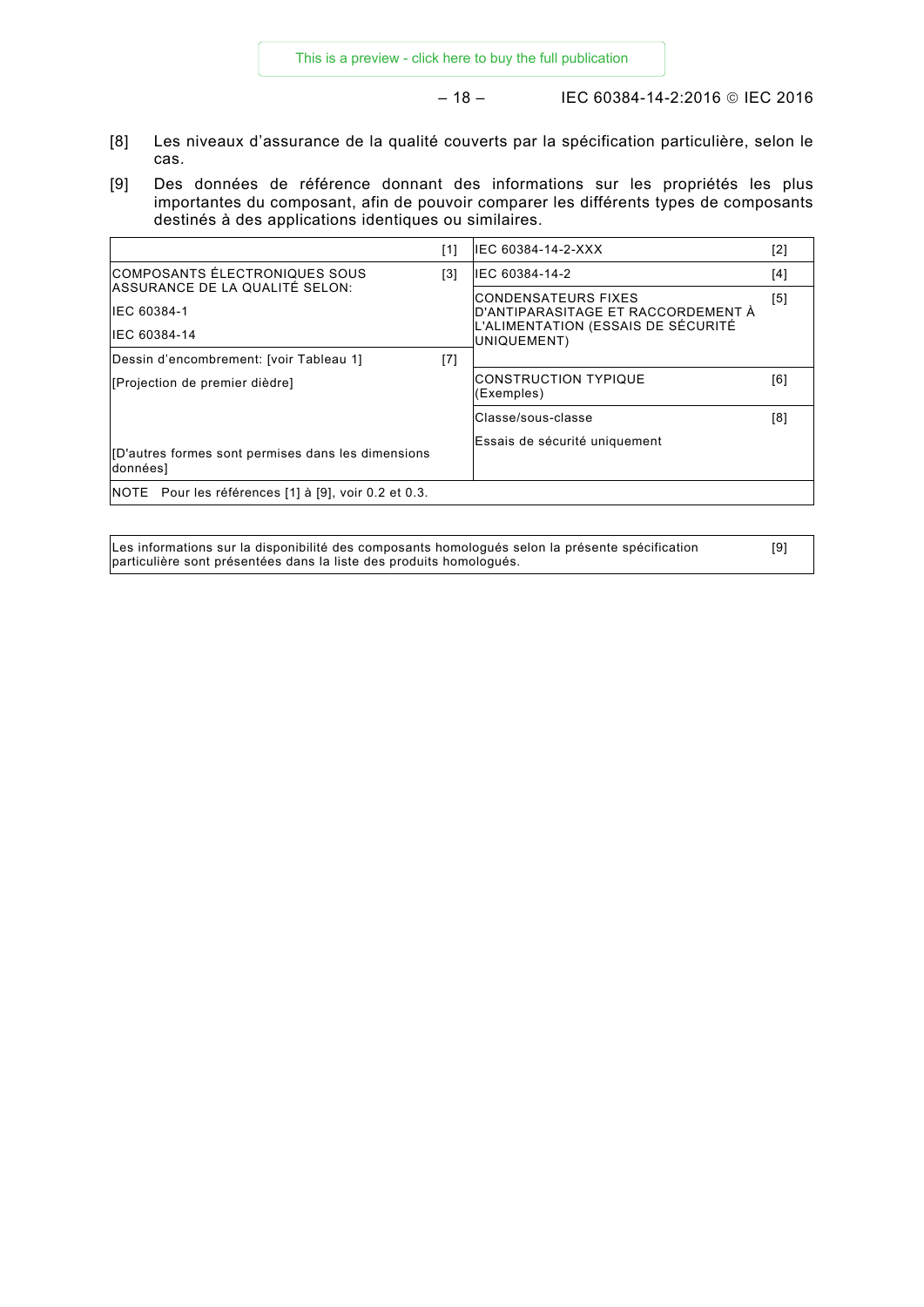IEC 60384-14-2:2016 © IEC 2016 – 19 –

# **CONDENSATEURS FIXES UTILISÉS DANS LES ÉQUIPEMENTS ÉLECTRONIQUES –**

# **Partie 14-2: Spécification particulière cadre – Condensateurs fixes d'antiparasitage et raccordement à l'alimentation – Essais de sécurité uniquement**

## <span id="page-13-0"></span>**1 Données générales**

## <span id="page-13-1"></span>**1.1 Méthode(s) de montage recommandée(s) (à insérer)**

Voir IEC 60384-14:2013, 1.4.2.

#### <span id="page-13-2"></span>**1.2 Dimensions**

Les dimensions indiquées comme les dimensions maximales ou comme les dimensions nominales avec des tolérances doivent être données dans la spécification du fabricant.

#### <span id="page-13-3"></span>**1.3 Valeurs assignées et caractéristiques**

Les valeurs assignées et caractéristiques sont indiquées ci-dessous:

- a) Plage de capacités
- b) Tolérance sur la capacité nominale
- c) Tension assignée
- d) Courant assigné (le cas échéant)
- e) Catégorie climatique
- f) Température assignée
- g) Tangente de l'angle de pertes
- h) Résistance d'isolement
- i) Catégorie d'inflammabilité passive

Les valeurs de capacité associées à la tension assignée, aux dimensions et au code de commande ou à la désignation de type doivent être données dans la spécification du fabricant.

#### <span id="page-13-4"></span>**1.4 Références normatives**

Les documents suivants sont cités en référence de manière normative, en intégralité ou en partie, dans le présent document et sont indispensables pour son application. Pour les références datées, seule l'édition citée s'applique. Pour les références non datées, la dernière édition du document de référence s'applique (y compris les éventuels amendements).

IEC 60384-1:2016, *Condensateurs fixes utilisés dans les équipements électroniques – Partie 1: Spécification générique*

IEC 60384-14:2013, *Condensateurs fixes utilisés dans les équipements électroniques – Partie 14: Spécification intermédiaire – Condensateurs fixes d'antiparasitage et raccordement à l'alimentation*